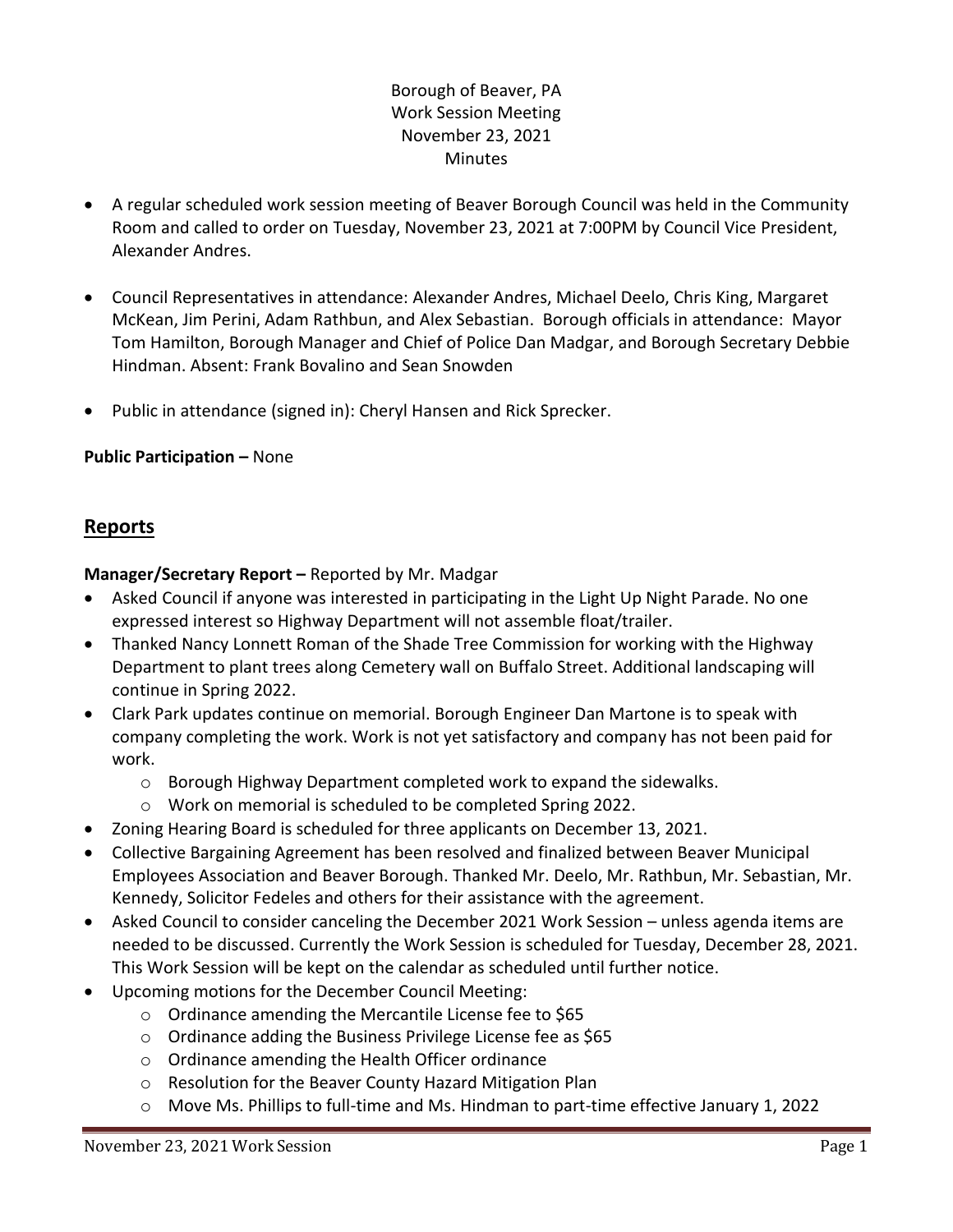- o Yearly donation to the Beaver Library in the amount of \$26,500
- o 2022 Schedule of Beaver Borough meetings
- o 2022 Fee Schedule
- o 2022 Beaver Borough General Fund Budget
- o 2022 Milage increase to 30 mils
- o Pay increases In conjunction with the 2022 Budget
- $\circ$  Purchase of guns for the Police Department approximately \$15,600 after trade in value
- Shell parking lot to close on December  $17<sup>th</sup>$  but Shell may still want to the keep a contract with Beaver Borough Police. Will know more details in the coming weeks and will keep Council updated. Making Council aware in case of a motion at the upcoming meeting.
- Paving is continuing throughout town. Completion date is tentative depending on weather conditions.
- Ms. King Asked if leaf pickup would be extended
	- $\circ$  Mr. Madgar Leaf pickup will continue until first snowfall when truck will need converted.

## **Mayor Hamilton** –

• Complimented the work done along the Cemetery wall on Buffalo Street. Thanked the Borough workers and Nancy Lonnett Roman.

#### **President's Report** – Reported by Mr. Andres

• Complimented how nice the town looked in preparation for Light Up Night.

#### **Police Chief Madgar** –

• Body cameras continue to be a benefit to Police Department.

**Fire Department –** No report

**Emergency Management Coordinator – No report** 

**Engineer –** No report

## **Council Committee Reports**

**Shaw Park/Pool –** Reported by Mr. Andres

- Last meeting was held on Monday, November 22, 2021.
- Sub-committees are being created
- Currently planning for a fundraiser, tentatively planned for March 2022
- Mr. Madgar Borough Engineer is still drafting specs for any type of pool demo. Once completed, these will be presented to Pool Committee and Council.

## **Public Safety/Code Enforcement** – No report

**Finance** – No report